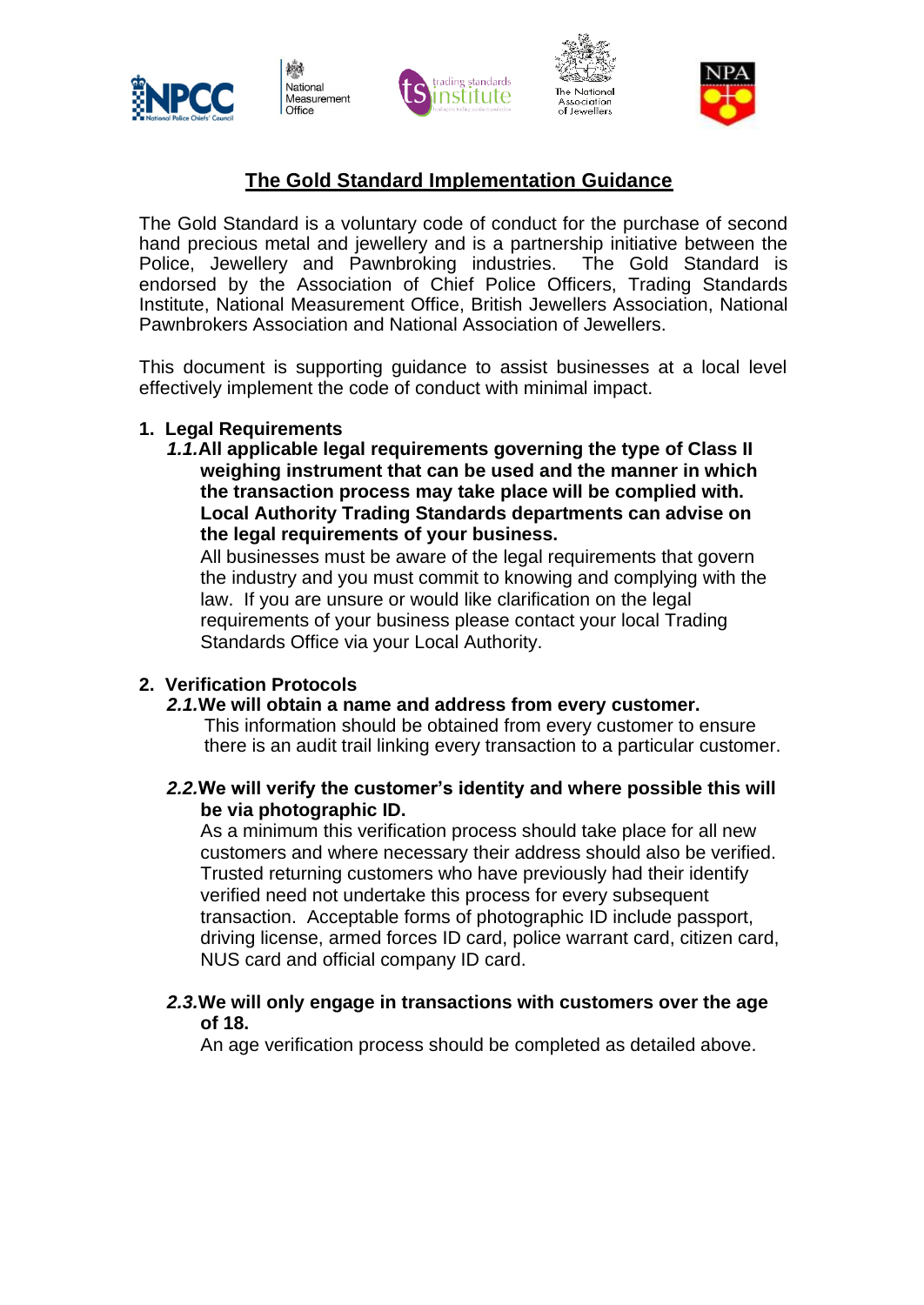







*2.4.***We will make a formal record of every transaction and wherever possible we will photocopy or photograph the item(s) that we purchase and maintain our records accordingly.**

Transaction details including a description of the goods, the weight and the amount paid should be recorded alongside the customer details for each transaction. Prior to making the transaction a photograph or photocopy of the item(s) presented for sale should be taken. To provide an indication of scale the photograph should be taken alongside a ruler or the template detailed in Appendix A could be used.

- *2.5.***Where available we will use every endeavour to ensure the transaction has been captured on CCTV and where the system is capable we shall retain the data for a minimum of 31 days.** CCTV is not only important in the security of your premises but it has real evidence value following a suspicious incident or offence. CCTV images should be recorded and comply with the Data Protection Act 1998. All images should be recorded in real time (e.g. a minimum of 25 frames per second). Recording equipment must be secured and kept safe. There needs to be a method for removing images from the system such as a CD writer built into the unit. All cameras need to have an identified purpose and at least one camera should be purely for the identification of customers.
- *2.6.***We will keep transaction, customer and photographic records in accordance with the Data Protection Act for a minimum of 3 months and we will produce these (if requested) to a Police Officer.**

Records can be stored either electronically or in hard copy in a logical format so that records can be easily searched upon request.

*2.7.***We will take every reasonable precaution to ensure the property being offered is not stolen. We will use a UV light to check for forensic property marking.**

A handheld UV light source should be purchased and subsequently used to screen all goods for forensic property marking or postcode markings. There are a number of scenarios that could raise suspicions when identifying whether property is marked:

- **-** Prior to screening the property the customer should be asked if the property is marked. If the customer replies 'no' and the UV light reveals markings then this should be considered as suspicious.
- Forensic property markings will glow one of three colours. If parts of the property glow green/yellow it may be marked with Smartwater, blue it may be marked with SelectaDNA and red it may be marked with either EnigmaTAG or Crimestoppers Protector. Obviously a customer could be legitimately selling property that is marked with one of the above products, however, the asking of pertinent questions will reveal whether to be suspicious or not.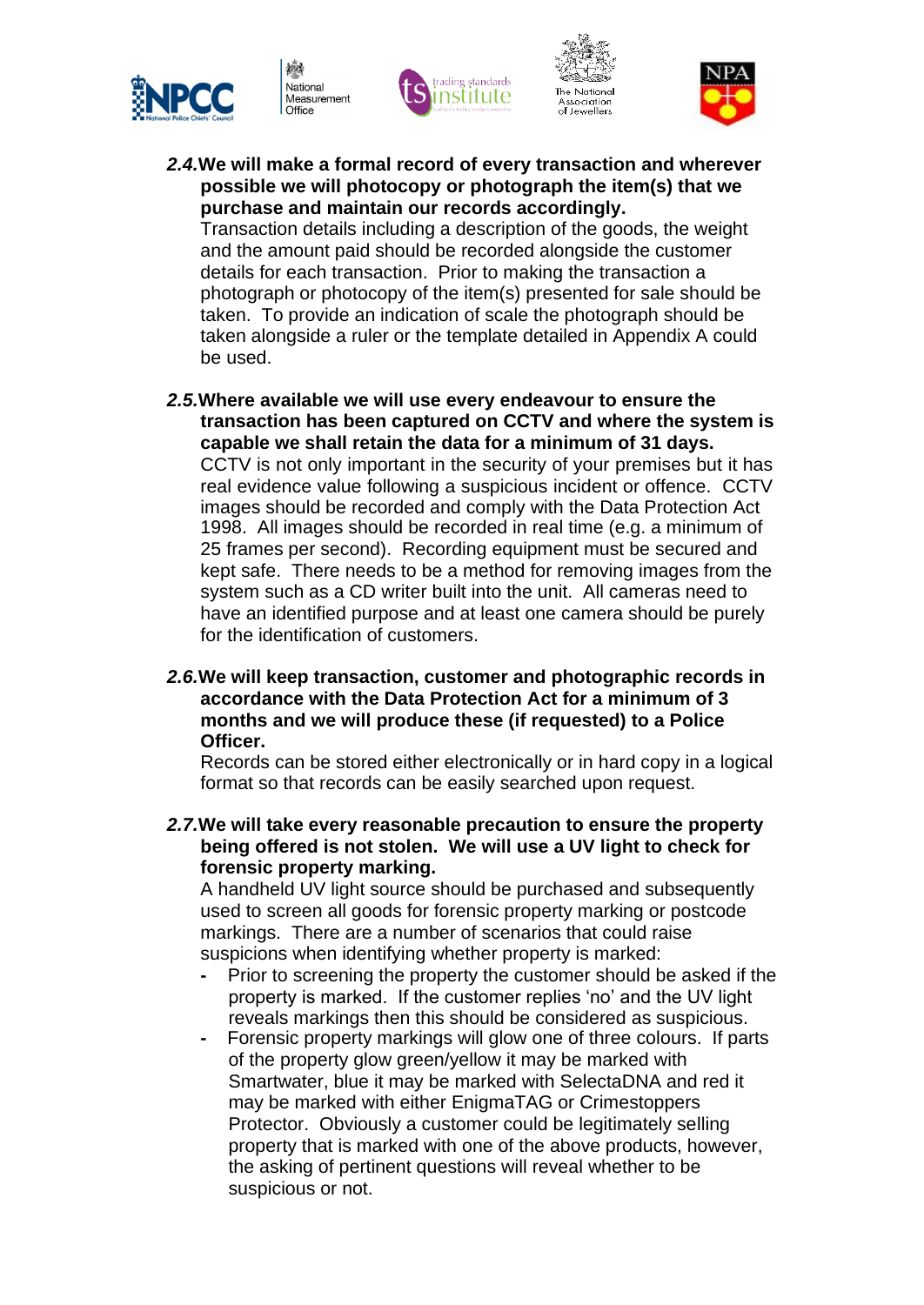

National Measurement Office







- **-** If the UV light screening reveals a postcode and this does not match the postcode of the customer then this should also be considered as suspicious.
- If you experience any of the above suspicious incidents then you should proceed with caution.
- *2.8.***We will require every customer to sign a disclaimer to say they are the owner or have the permission of the owner to partake in the transaction, and that they consent to their personal details being stored on file for a minimum period of 3 months.** The objective of the use of a signed disclaimer is to deter customers from selling or loaning property they do not own whilst also gaining

their consent to store their personal data as per the requirements of the Data Protection Act (1998). An example of the disclaimer that should be used is detailed in Appendix B.

*2.9.***In the event of any suspicion that the goods being offered are not legitimate, we will not continue with the transaction. We will make every endeavour to obtain as many details as possible and inform the police as soon as possible.**

Shop managers are encouraged to develop a working relationship with their local Safer Neighbourhood Team and where applicable to participate in the local Shop Watch or Business Watch scheme. In the event of a suspicious incident, staff should make contact with the local Safer Neighbourhood Team Police Officer directly or call the nonemergency number 101. If a local Police Officer or Police Community Support Officer is in the area on foot then they will attend. Staff in the shop can either tell the customer they have called the police and ask the person to wait, or cause a delay in the transaction for the period of time the officer is expected to get there. Staff should be advised to follow non-confrontational procedures. Guilty persons are likely to demand their goods and leave. Any CCTV will be viewed on police arrival and any intelligence submitted.

# **3. Good Practice Protocols**

*3.1.***We will weigh and evaluate the customer's jewellery whilst the customer is in attendance. We shall consult with the customer in the evaluation process so they understand and agree with the evaluation before making a decision to sell.**

The whole transaction process including the evaluation process should be as transparent as possible to allow the customer to make an informed decision. As a minimum it is good practice to undertake the evaluation process in the presence of the customer.

*3.2.***The buyer will be given a signed receipt or written statement, which includes a description of the article, its weight, the price paid and an explanation of any visible hallmarks.**

A signed receipt complying with the Companies Act 2006 must be provided to each customer as part of every transaction. Either as part of this receipt or on a separate written statement, the customer should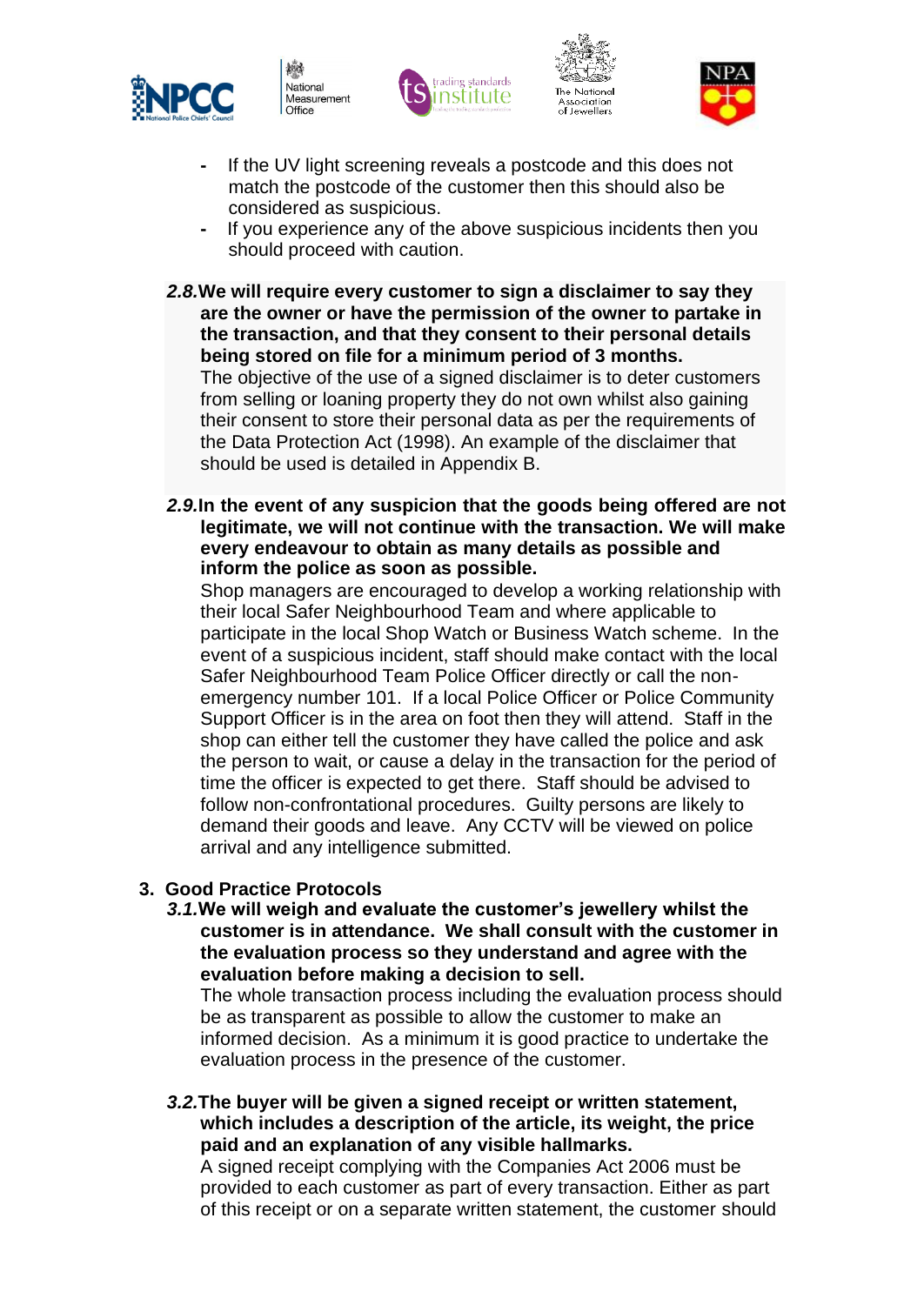

繧

National

Office

Measurement







be provided with the additional information so they have a full record and audit of the transaction.

*3.3.***We will inform the customer before the sales transaction has been completed and confirmed, there is a possibility that their item(s) may go to be recycled immediately\*.**

To ensure the customer can make an informed decision regarding the sale of property it is good practice to inform them that they may not be able to purchase back any sold property.

\*In some areas of Scotland it may be required by local law to retain goods for 48 hours on the premises.Scottish members should check with their Council Offices.

#### *3.4.***We will strive to improve upon these recommendations and initiate a workable protocol that all staff will abide by.**

The Gold Standard is a national scheme supported by the Association of Chief Police Officers, Trading Standards Institute, National Measurement Office, National Association of Jewellers, British Jewellers Association and the National Pawnbrokers Association. By participating in the scheme you commit to informing all of your staff about the standards and their requirement to abide by them.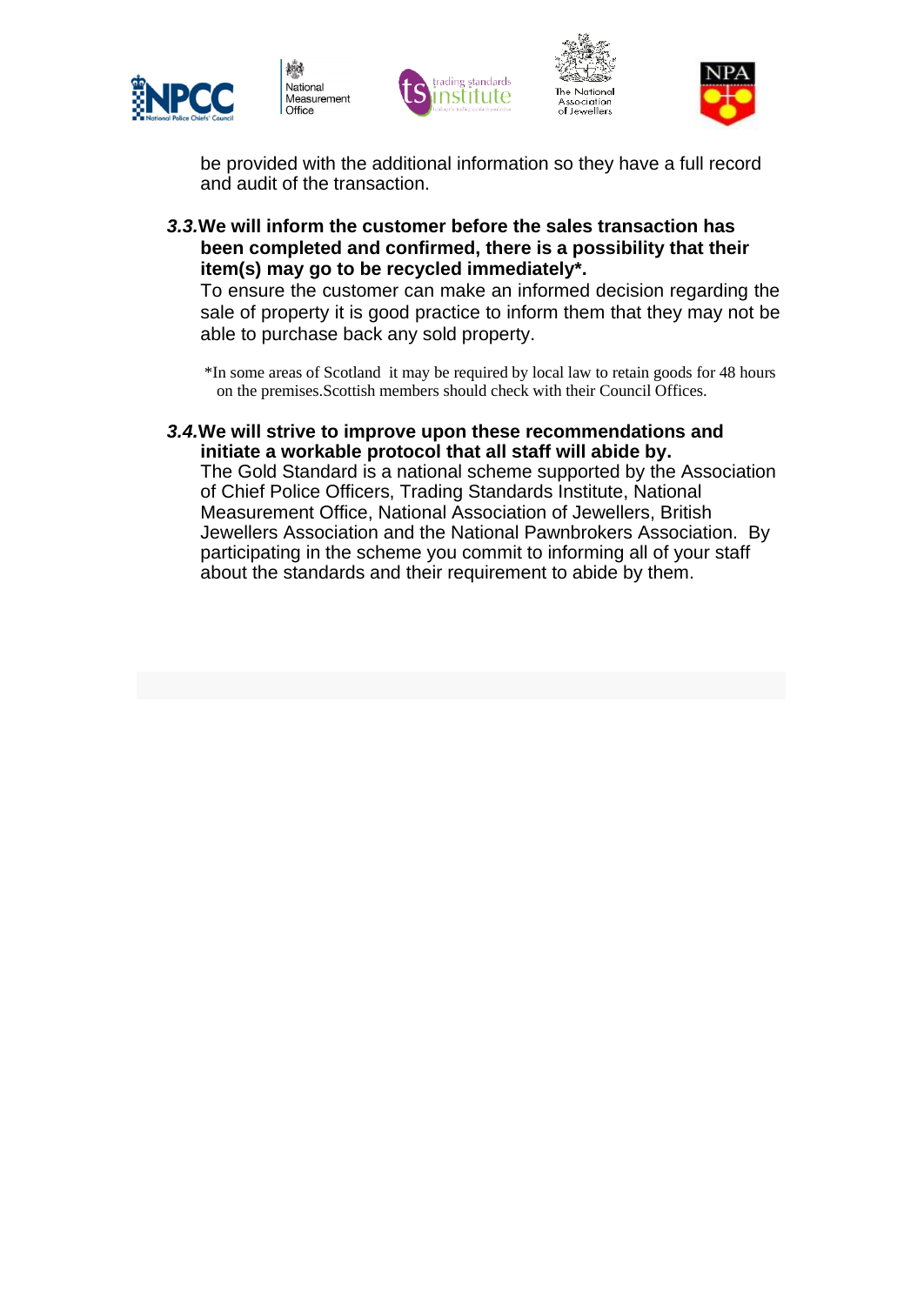

# **Customer Transaction Disclaimer**

Before making the decision to enter into this contractual transaction for the sale/loan of property please read and sign this form confirming that you are either the owner of property or have the permission of the owner to partake in the sale/loan of the property.

Your personal data will be retained by the organisation for a period of at least three months from the date signed. Your information will not be disclosed to anyone without your consent unless disclosure is required by law enforcement agencies.